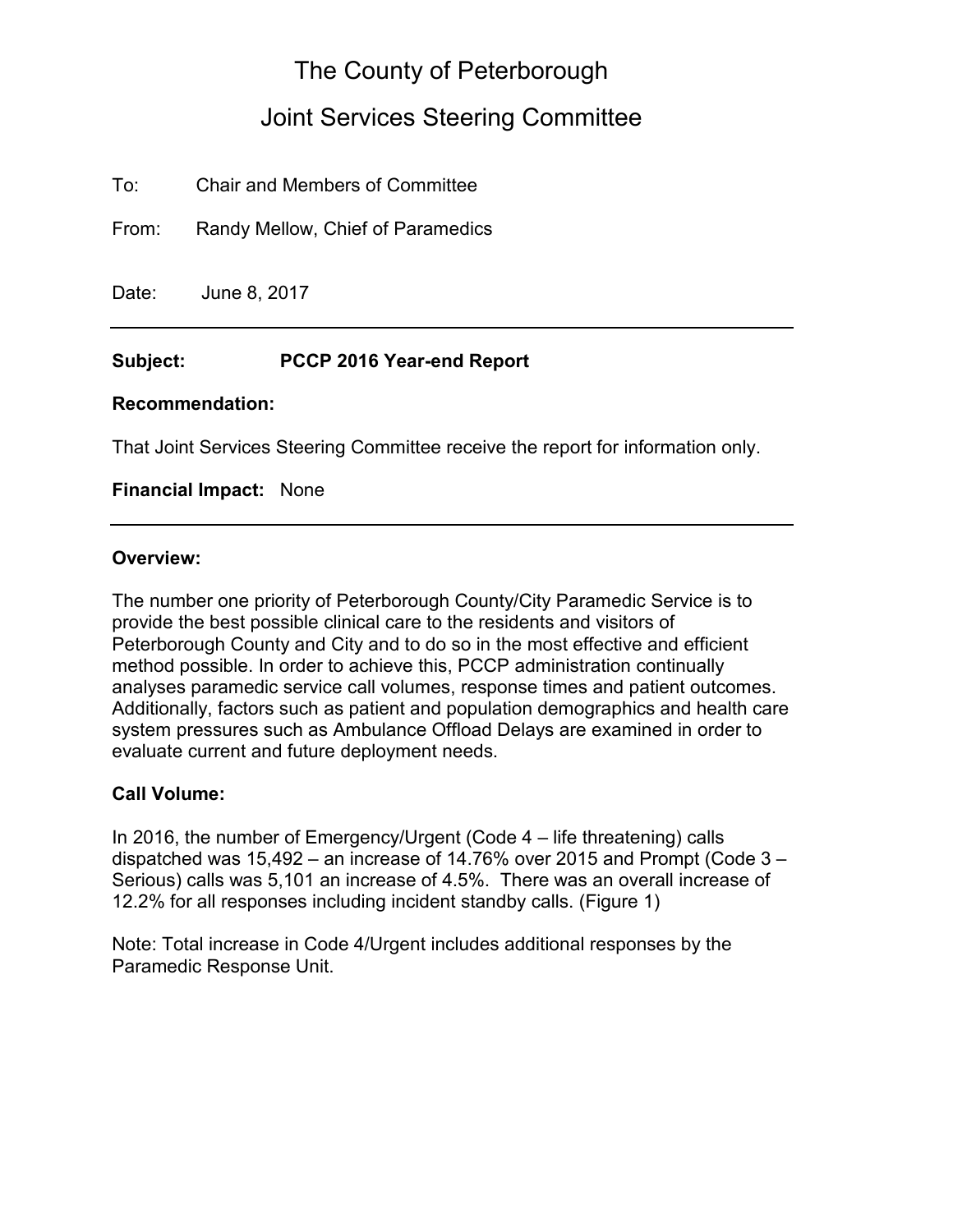

City call volume continues to represent the majority at 74% of the total responses performed by PCCP totalling 17,378 out of a total call volume of 20,632. (Figure 2)

Figure 2

# Percentage of Calls in 2016 -County vs. City



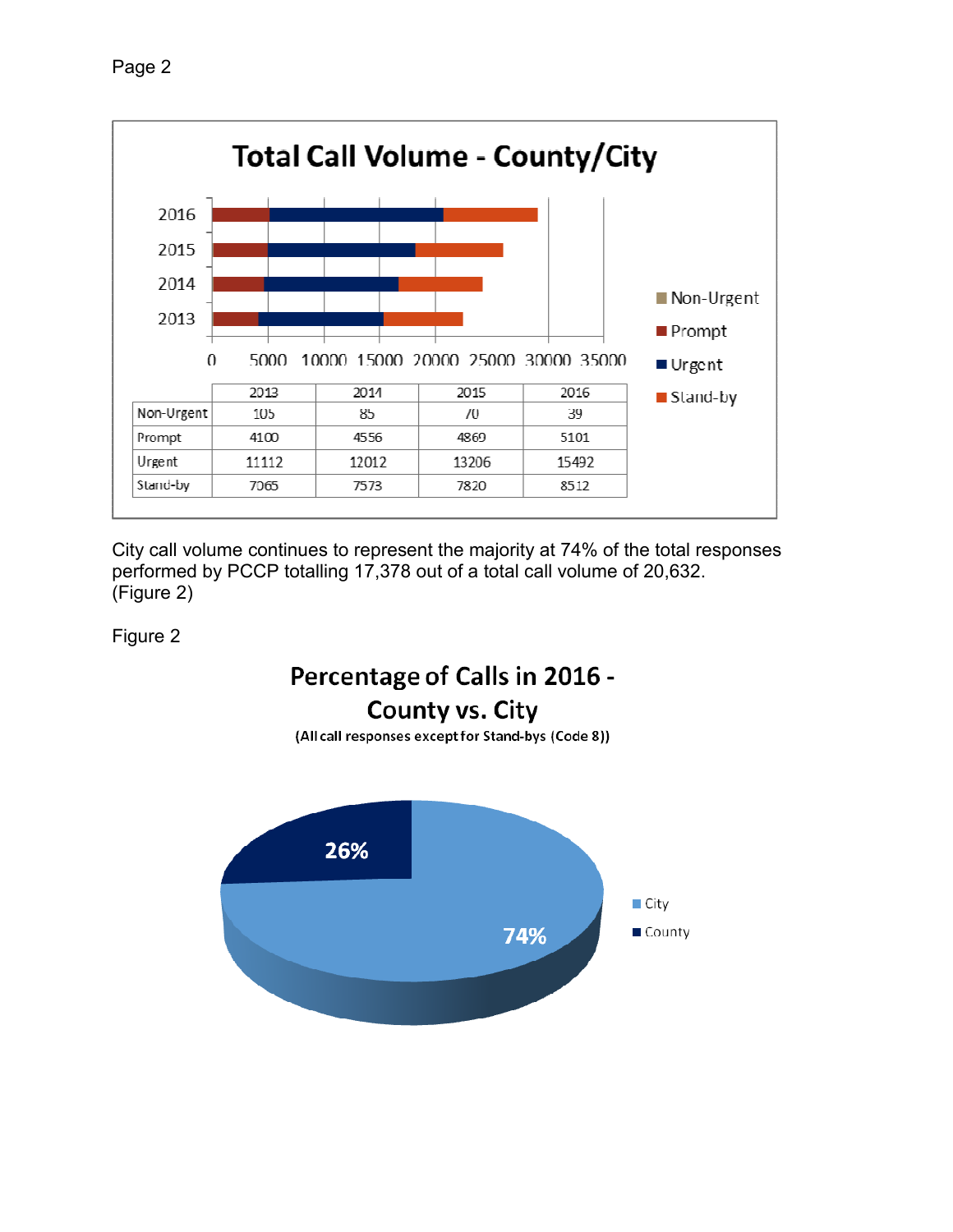### **Paramedic Response Unit:**

The Paramedic Response Unit (PRU) is a single Paramedic first response SUV that was implemented in July of 2016 to deal with slower response times. The unit is mobile 24 hours a day covering the west end of the city and Cavan Monaghan Township. As Figure 3 indicates, the PRU has had a significant impact on response times and averages 270 calls for service per month.



Figure 3

Call volumes broken down by individual stations (Figure 4) is representative of both call volume increase as well as adjustments in deployment strategies.



Figure 4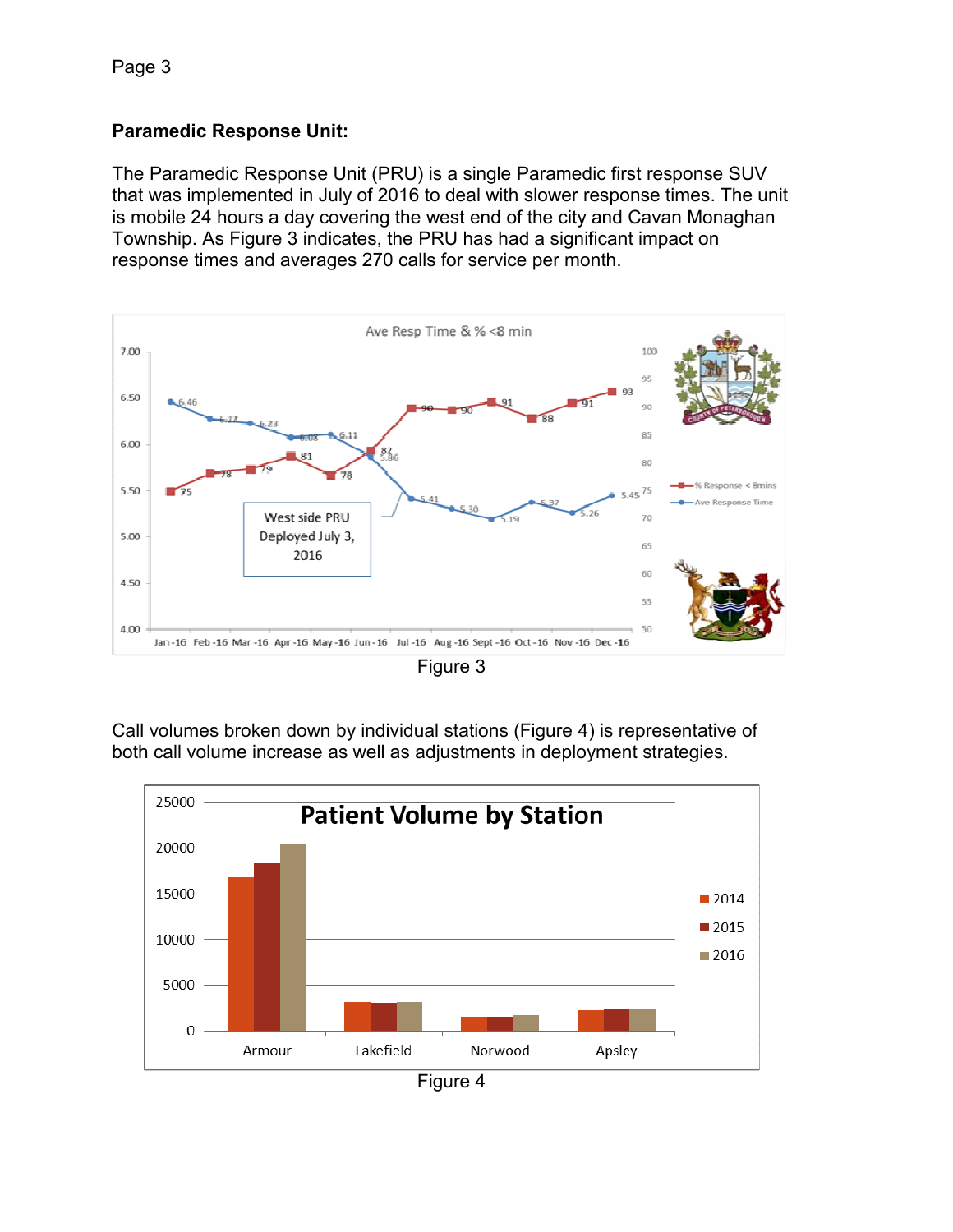#### **Response Time Performance:**

Figure 5 below depicts County and City response times to specific patient acuity (CTAS) levels. Despite a significant increase in call volume, PCCP was successful in achieving all 6 targets included in the new provincially mandated and Council approved response time plan in 2016. Implementation of the Paramedic Response Unit (PRU) and deployment strategies focused on the City's west side can be attributed to these improvements.



**Response Time Performance**

# **County and City Response**

Figure 5

| <b>Performance Targets</b> |                        |                                      |                                      |                         |                               |
|----------------------------|------------------------|--------------------------------------|--------------------------------------|-------------------------|-------------------------------|
| <b>SCA</b><br>6 MINS.      | <b>CTAS1</b><br>8 MINS | CTAS <sub>2</sub><br><b>10 MINS.</b> | CTAS <sub>3</sub><br><b>10 MINS.</b> | CTAS4<br><b>10 MINS</b> | <b>CTAS5</b><br><b>10 MIN</b> |
| 50 %                       | 66%                    | 65%                                  | 65%                                  | 65%                     | 65%                           |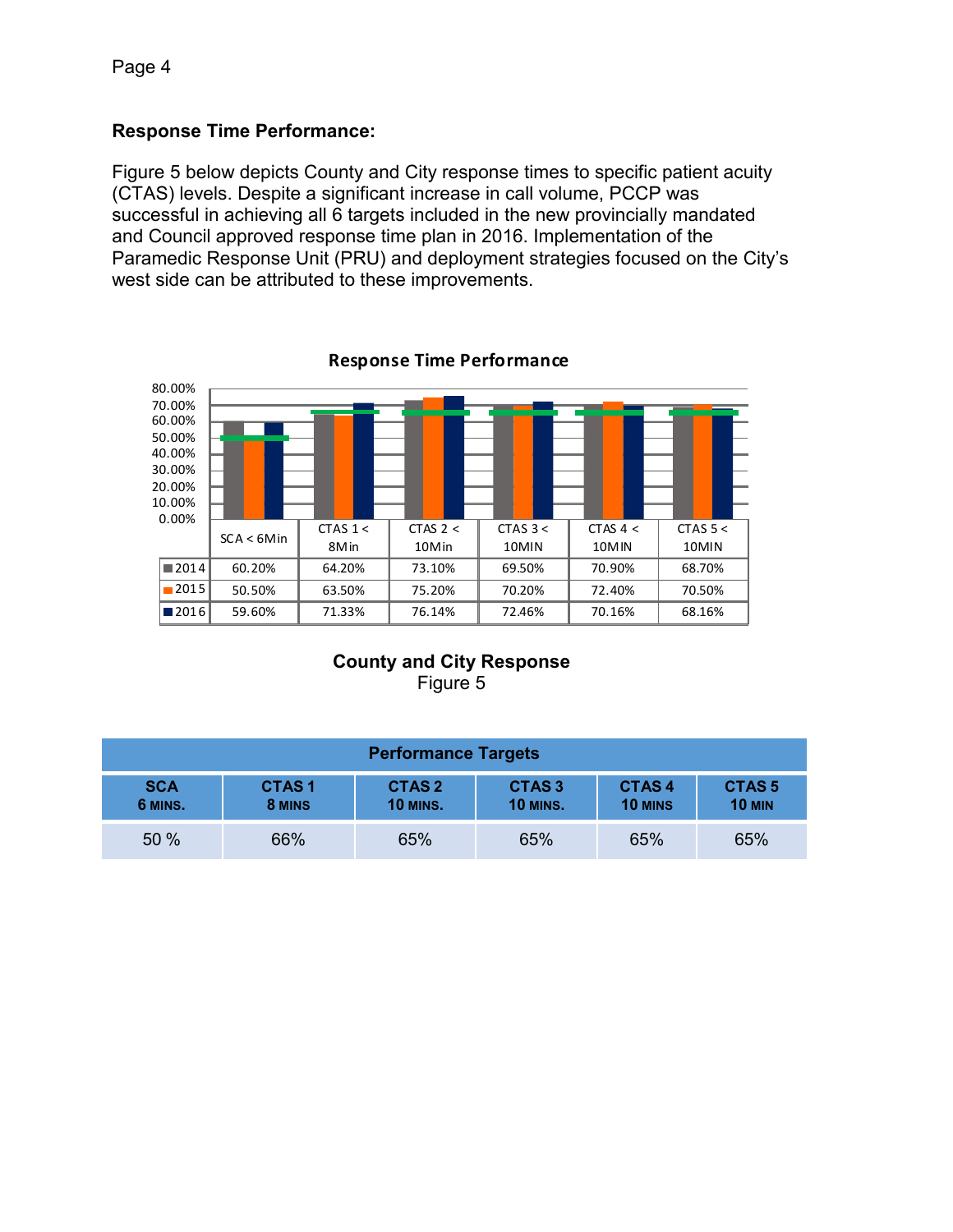### **Cross Border Calls**

Figure 6 depicts the Priority 3 and 4 calls completed by PCCP in external Counties and by other Paramedic Services within the Peterborough County boundaries.



#### **Offload Delay Pressures** (Figure 7)

Peterborough County/City Paramedics continue to work together with Peterborough Regional Health Centre (PRHC) to reduce patient off load delays. The hospital is funded by the Ministry of Health for one 24 hour registered nurse who oversees the triaging and placement of patients who is brought in by ambulance within the emergency department. Over the past several years there has been definite improvements in length of Offload Delays. Despite those efforts however, increased patient visits to the emergency room by both walk in patients and patients arriving by ambulance results in cumulative lost hours in hospital being similar to previous levels.

On average PCCP delivers 35 patients per day to PRHC emergency room.

Ambulance Offload delay means all minutes >30 minutes in the Offload phase of patient transfer. Calculation = Time Arrive Hospital to Offload Time less 30 minutes.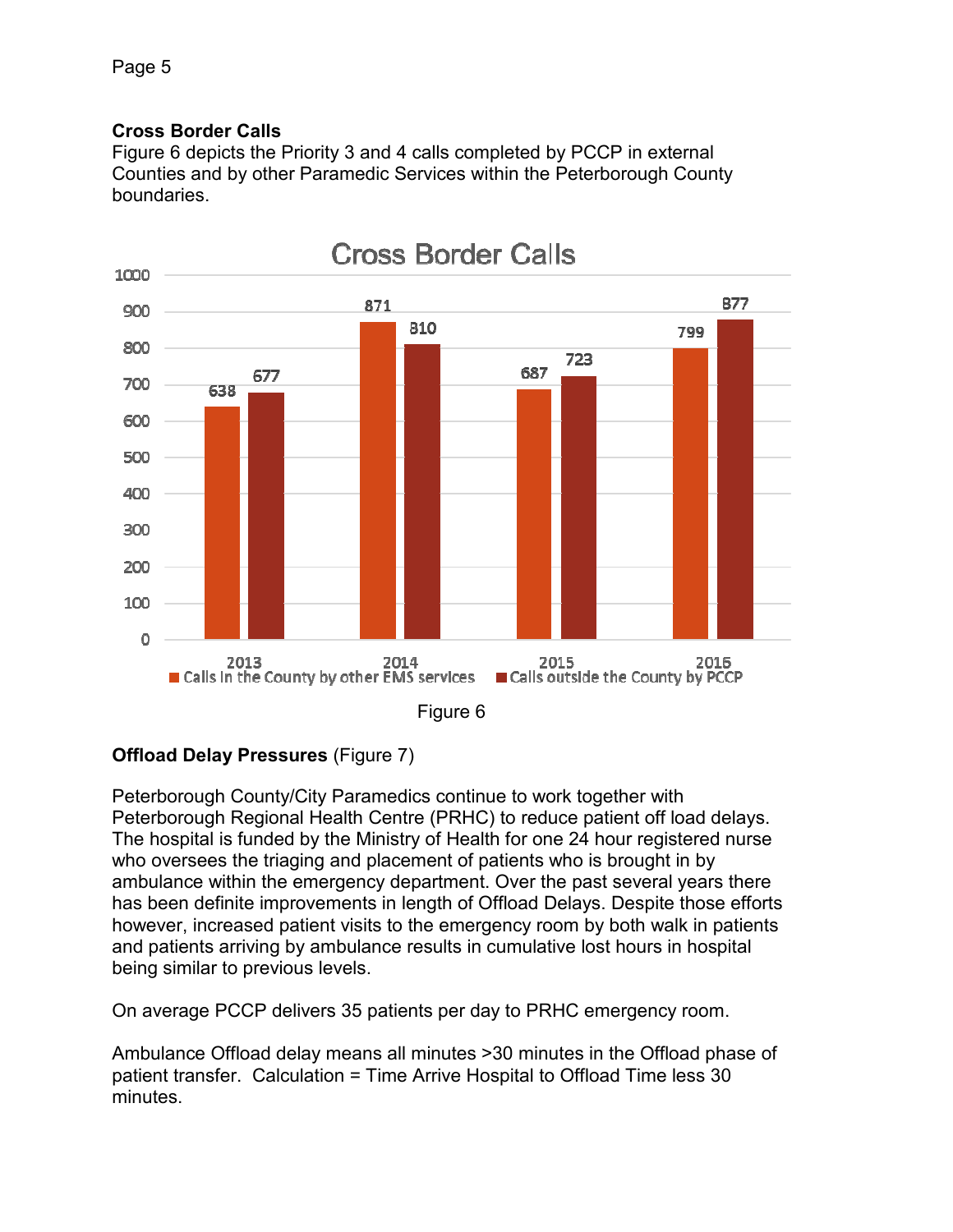





Figure 8 demonstrates the average amount of time PCCP crews spend on each portion of a priority 4 (P4) ambulance call. (2015 Statistics)

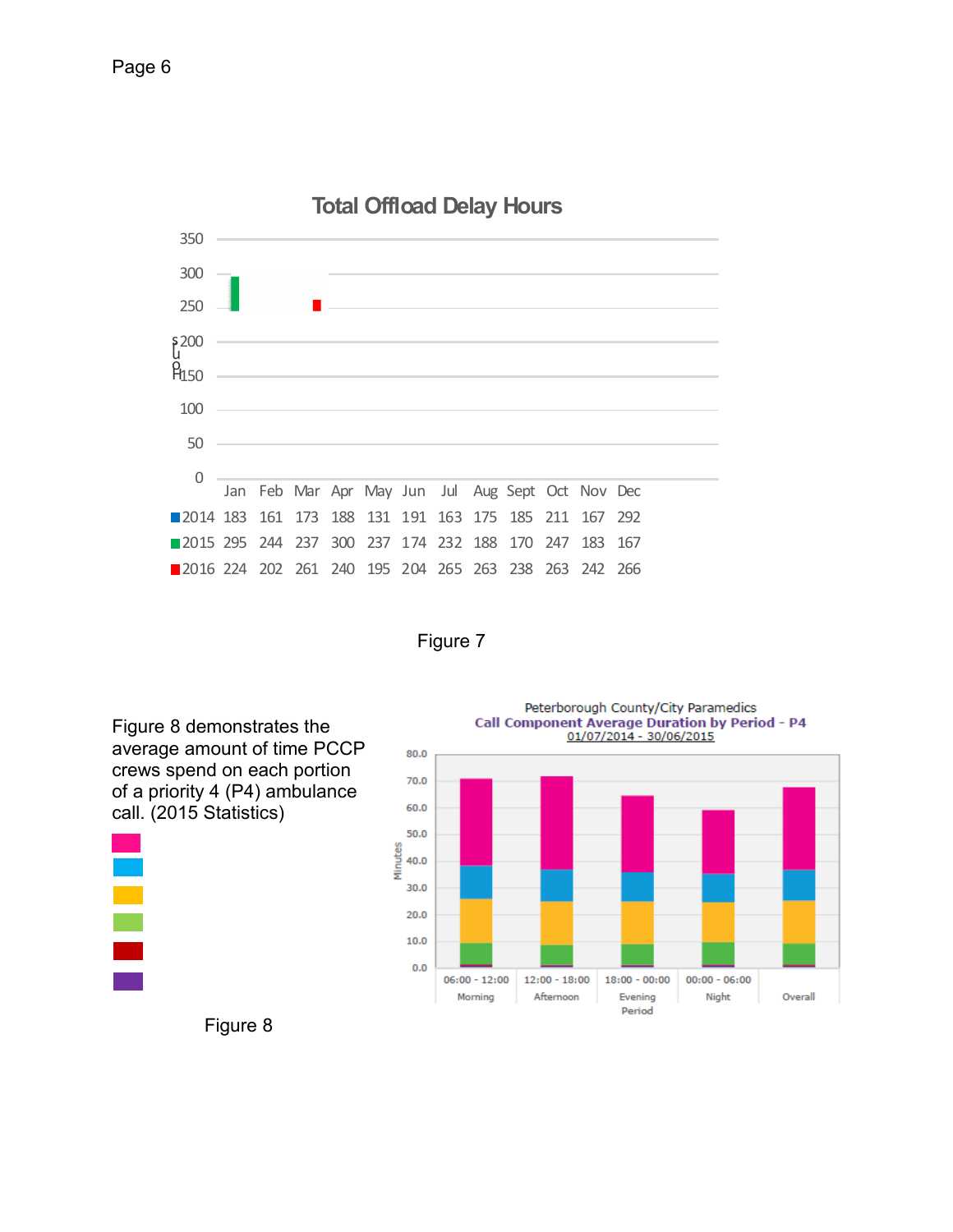Page 7

# **Age Demographics**

In 2016, of all the patients assessed by Peterborough County/City Paramedics, the majority of the patients (55.12%) are in the age category of 61 to 80 years of age. As discussed in previous years, Peterborough County/City Paramedics is experiencing increasing demand from an aging population (Figure 9).





# **Frequency of call type categories**

Figure 10 illustrates a breakdown of high acuity emergency calls for 2016. The top 5 clinical problems were respiratory distress 11%, musculoskeletal trauma 9%, cardiac angina 8%, seizures 6%, and altered level of consciousness 5%.



Figure 10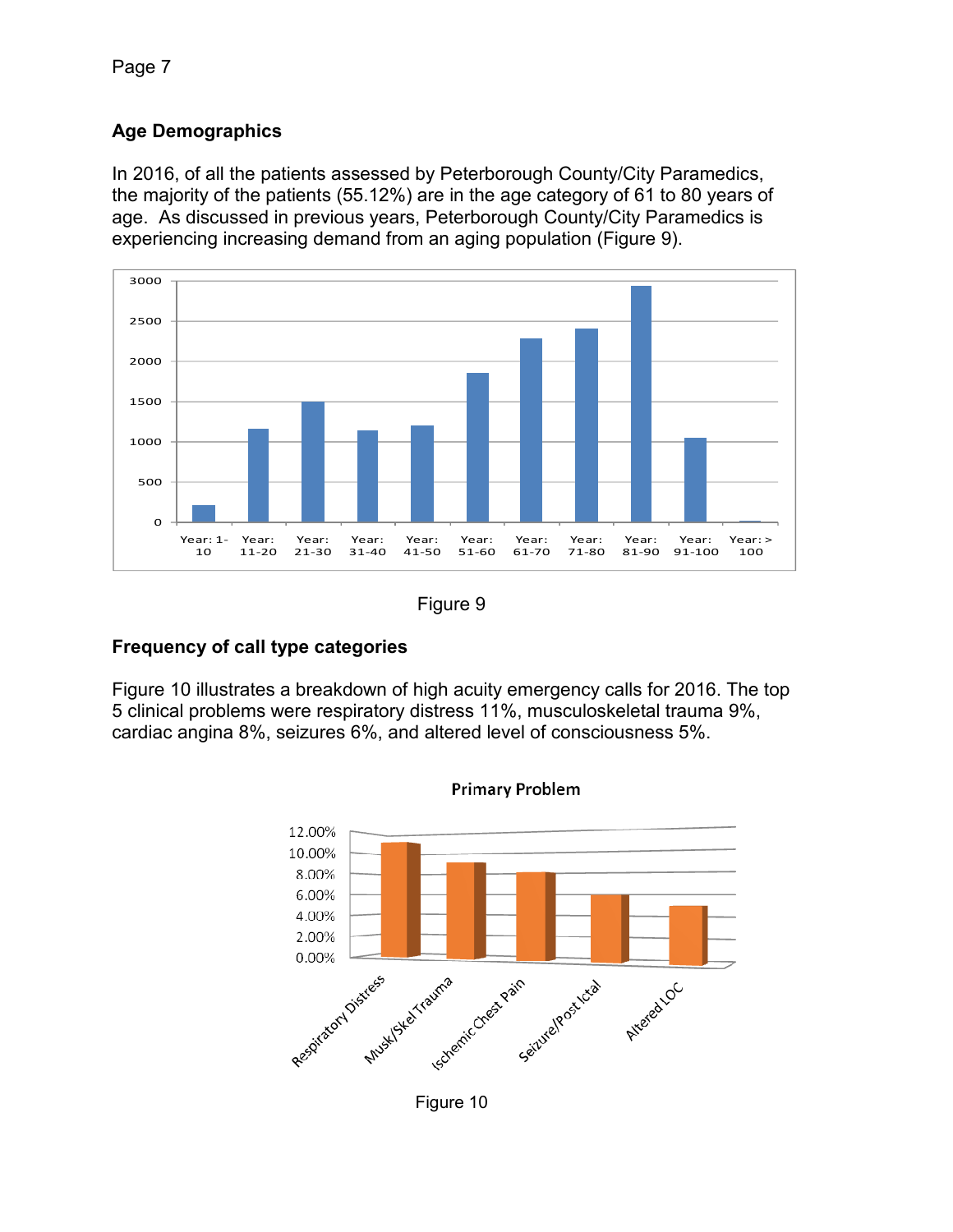# **Clinical Performance**

The Professional Standards Division is responsible for designing and implementing pathways enabling PCCP to meet and exceed regulatory standards and best practices. This is achieved through training, performance feedback, and benchmarking and program implementation, medical equipment review. The following are a number of examples clinical performance indicators demonstrating positive patient response to clinical interventions.



71 % of patients experiencing respiratory distress, improved after being treated by PCCP. The response time, on scene time, and treatment modalities are essential to reducing mortality and improving clinical outcomes. The average

response time for the sickest patients (CTAS 1) was 9.1 minutes, and the average on scene time for these patients was 9.6 minutes.

Anaphylaxis is a severe, systemic allergic reaction. Sever cases may result in complete obstruction of the airway, cardiovascular collapse, and death. There was clinical improvement in 78% of patients presenting with anaphylaxis.